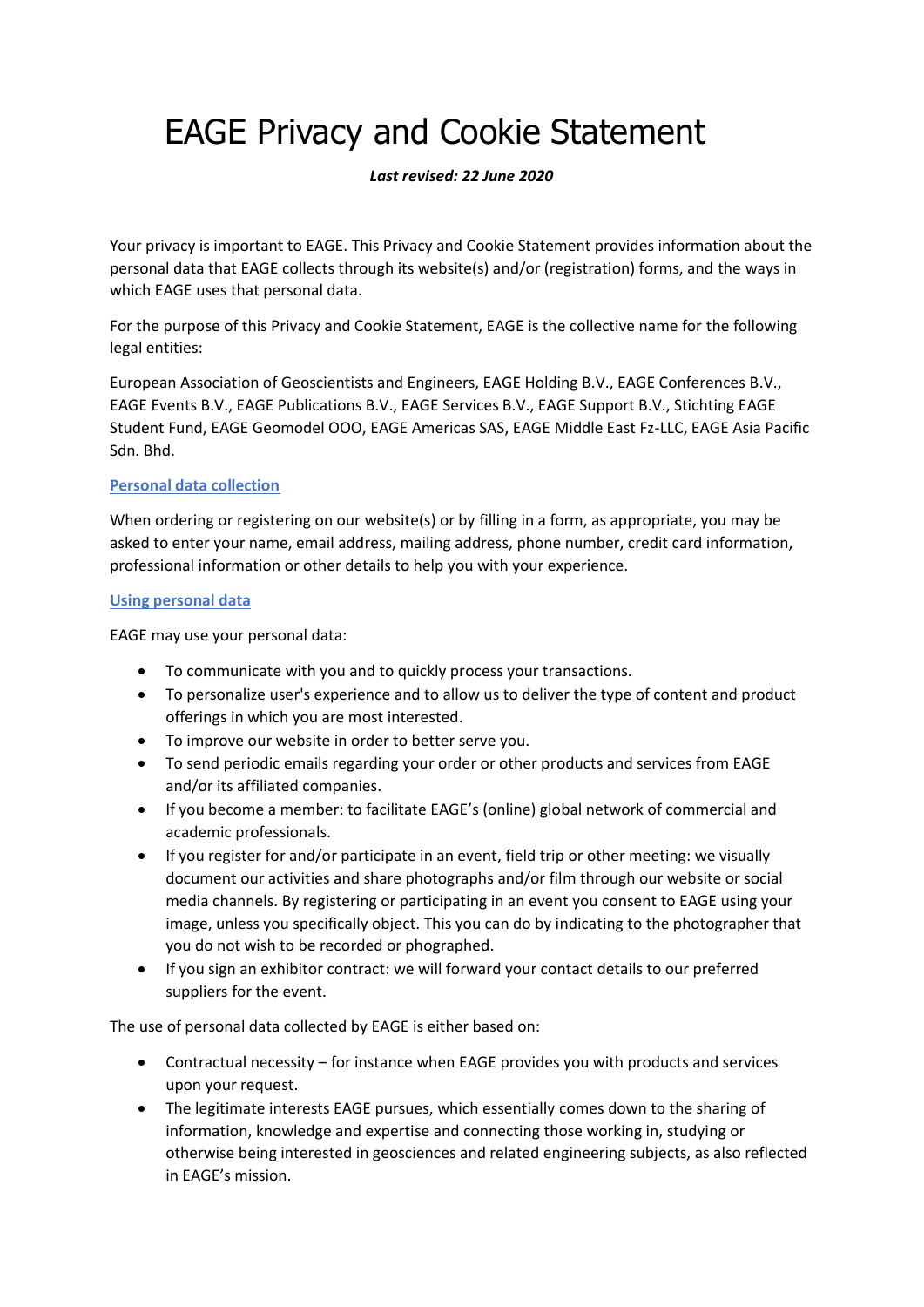• Where appropriate, if you have given your consent for one or more specific purposes – for instance where the sharing of personal data is not covered under this Privacy and Cookie Statement. In such case you can withdraw consent at any time for future processing.

## **Retention period**

The period of time for which your personal data is being stored may depend on the applicable (statutory) retention periods. Furthermore, EAGE will retain your personal data for as long as is necessary in order to provide you with our services. For this purpose, EAGE has based the relevant retention period(s) on return statistics gathered over the years.

## **Personal data and third parties**

## **Business partners**

In order to process your transactions, deliver our products and provide our services to you, EAGE may have to disclose certain personal data to a third party, in which case such third party, amongst others, will have to agree to keep your personal data confidential and secure. This includes affiliated companies, website hosting partners and other parties with whom EAGE cooperates or who assist EAGE in operating our website, conducting our business, or servicing you.

## **Members**

When you become an EAGE member, certain personal data including your name, email address, function and company details will be visible in the 'MyEAGE' area, the private member search area of the EAGE website. You can choose to share more information and easily manage your privacy settings in your account, making information visible or not as you wish.

#### **Event partners and participants**

When you register for an event (a course, conference, exhibition, field trip, workshop or other event organized by or in cooperation with EAGE), EAGE may disclose your name, function and company details to the exhibitors, sponsors and other participants in the event, including in the specific event section of EAGE's website. For certain events, in particular field trips or workshops, it may be necessary for the performance of EAGE's service (for instance, due to safety requirements) that EAGE discloses your name and contact details to other participants, the party that organizes the event and/or third parties.

#### **Other**

Furthermore, EAGE may provide personal data collected in accordance with applicable law and this Privacy and Cookie Statement to third parties as part of a corporate transaction, such as a sale, divestiture, reorganisation, merger or acquisition to which EAGE is a party. This will not affect the rights you have under applicable law, as referred to in the paragraph 'Your rights' below.

EAGE may also (have to) release your personal data when necessary in order to comply with a legal obligation, or to protect your, our or others' vital interests.

Other than as mentioned in this Privacy and Cookie Statement, EAGE will not sell, trade, or otherwise transfer to outside parties your personally identifiable data unless EAGE is obliged to do so under applicable law or in case we provide you with advance notice and you have given consent to do this.

#### **Securing your data**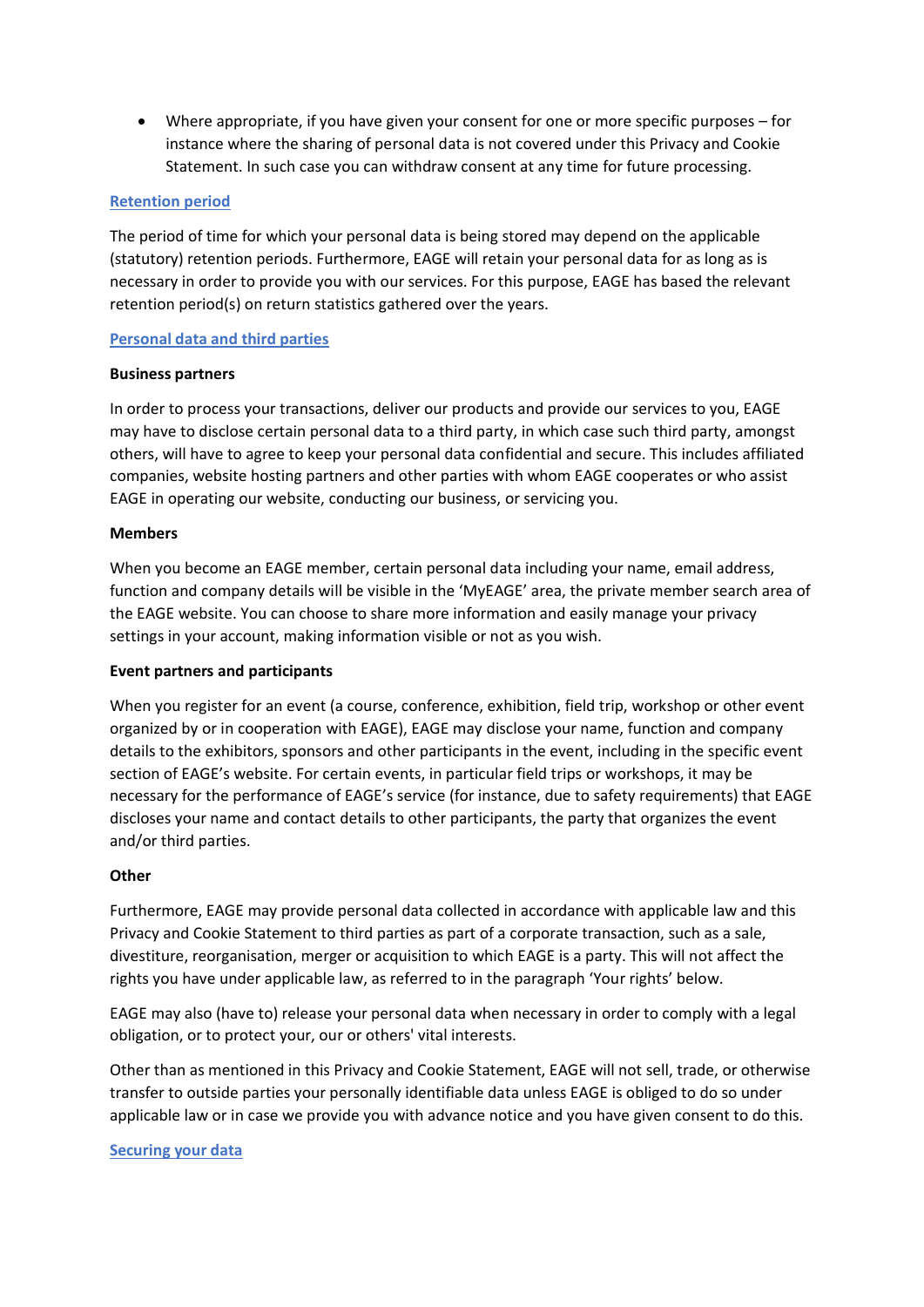EAGE has in place reasonable technical and organisational precautions to protect your personal data and prevent unauthorised access, disclosure, loss, alteration or destruction of your personal data.

EAGE will store all the personal data you provide on secure servers with multiple backup facilities. Your personal data is contained behind secured networks and is only accessible by a limited number of persons who have special access rights to such systems and are required to keep the information confidential. In addition, all sensitive/credit information you supply is encrypted via Secure Socket Layer (SSL) technology.

#### **International data use**

Your data will exclusively be stored on secure servers within the EU with the exception of members living within the Russian Federation in which case, as by law, the data will also be stored inside the Russian Federation.

In case of transfer of personal data to a country that does not offer an adequate level of privacy protection within the meaning of EU law, EAGE will put in place appropriate safeguards. In such case you will maintain all of your rights and legal remedies as available under EU law.

Please be aware that personal data you submit in the EAGE private member search area on the website may be visible to other registered members around the world.

#### **Cookies**

Cookies are small files that a site or its service provider transfers to your device's hard drive through your browser (if you allow) that enables the site's or service provider's systems to recognize your browser and capture and remember certain information. For instance, we use cookies to help us remember and process the items in your shopping cart. They are also used to help us understand your preferences based on previous or current site activity, which enables us to provide you with improved services. We also use cookies to help us compile aggregate data about site traffic and site interaction so that we can offer better site experiences and tools in the future.

Cookies may be placed by EAGE or by third parties with whom EAGE cooperates.

EAGE uses cookies to:

Help remember and process the items in the shopping cart.

Understand and save user's preferences for future visits.

Only with your consent, EAGE makes use of certain analytical and/or third-party cookies. EAGE uses certain Google services to analyse website statistics, to facilitate improved navigation and to manage and measure advertising. Google may use this data to improve its services and provide it to third parties that process data on its behalf or in case Google is legally required to do so. EAGE has no control over this. Data collected and analysed via Google services may be stored on servers located in the United States of America. Google has certified that it adheres to the EU-US Privacy Shield Framework. This consists of a set of rules to which a company or organisation can commit itself in order to ensure compliance with data protection requirements when transferring personal data from the European Union to the United States.